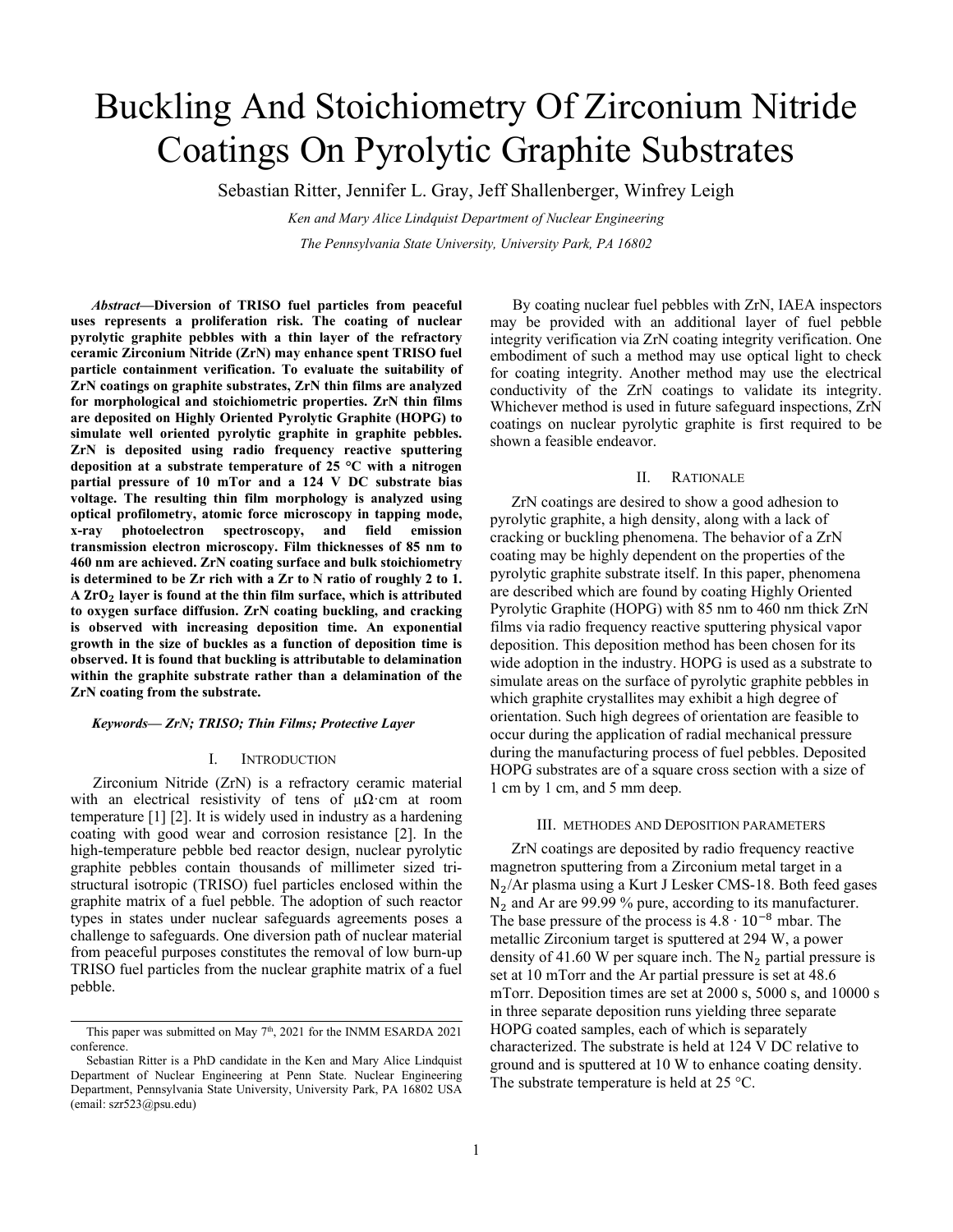# IV. CHARACTERIZATION OF ZIRCONIUM NITRIDE COATINGS

Following deposition, thin film morphology, porosity, adhesion, and stoichiometry is analyzed. Optical profilometry via the Zygo NexView 3D, Atomic Force Microscopy (AFM) in tapping mode via the Bruker Icon I, X-ray Photoelectron Spectroscopy (XPS) via the PHI Versaprobe II model PHI5000, and field emission Transmission Electron Microscopy (TEM) via the FEI Titan 3 is utilized.

## *A. Morphology and Porosity*

Cross sectional TEM HAADF images reveal achieved film thicknesses of 85 nm to 460 nm. Qualitatively, the coating consists of columnar grains, which grow from the substratefilm interface region, forming a porous structure. Porosity arises from intergranular voids. This structure is consistent with the Zone 1 in the Thornton structure zone model [3]. Columnar grains are forming a fine morphology with humps and valleys along the surface of the coating. Via a crosssectional TEM HAADF image, Figure 1 shows how the increase in deposition time leads to an increase in porosity and in surface roughness.



**Fig. 1.** Cross-sectional TEM HAADF images of the ZrN coating. A qualitative increase in the size of intergranular voids with increasing deposition time is shown. Also an increase in surface roughness s observed. The white scale on the buttom of each image is 50 nm. The deposition time is provided in the top left corner of each image. Film thickness increases with an increase of deposition time.

AFM is used for a quantitative determination of surface roughness by determining the cross-sectional columnar crystallite size. An AFM 2D topological map is created and a mask is placed on this map using the Gwyddion 2.54 software package. The size distribution of the cross-sectional columnar crystallites is fitted to a log-normal distribution with a  $\chi^2$  result of 44.4. The obtained numerical result is  $13.01$  nm  $+/$ -  $11.49$ nm with a one gaussian statistical significance for the HOPG sample deposited for 2000 s. This value has also been determined for the 10000 s deposited sample as 34.52 nm +/- 18.79 nm with a one gaussian statistical significance.

# *B. Adhesion*

Both bucking and delamination of the ZrN coating is observed at all three deposition times. With increasing deposition time larger buckler are observed. AFM is used to quantify this result in Figure 2. An exponential growth behavior is found empirically.



**Fig. 2.** The growth of the buckle width with increasing ZrN coating deposition time. Three buckle widths are randomly selected for each data point. AFM data is used. The growth empirically fits an exponential growth function shown in the top left corner.

AFM further reveals a step difference in height between the bases of buckles, indicating that buckle formation may occur preferentially along surface defects. Surface defects constituting neighboring graphene layer sheets may lower the threshold energy for delamination. Figure 3 shows a crosssectional buckle profile. Measured step heights ranged from 4.0 nm  $+/- 3.2$  nm to 13.2 nm  $+/- 5.5$  nm for the 2 000 s deposited HOPG sample.



**Fig. 3.** An AFM cross-section profile of a buckle morphological feature found on the 2000 s ZrN deposited HOPG substrate sample. Neighboring graphene layers with a step height difference may seed the browth of buckles. This step height is measured to be 13.2 nm +/- 5.5 nm.

Optical profilometry images, such as the one presented in Figure 4, reveal smaller secondary buckles growing on extended, larger buckles. Large extended buckles are only rarely observed for shorter deposition times and dominate at long deposition times. It can be hypothesized that is phenomena arises from a delamination of graphene sheets under the tensile stress of a growing ZrN layer. It can be further hypothesized that smaller buckles only arise from a delamination of the ZrN layer from the underlying graphene sheet.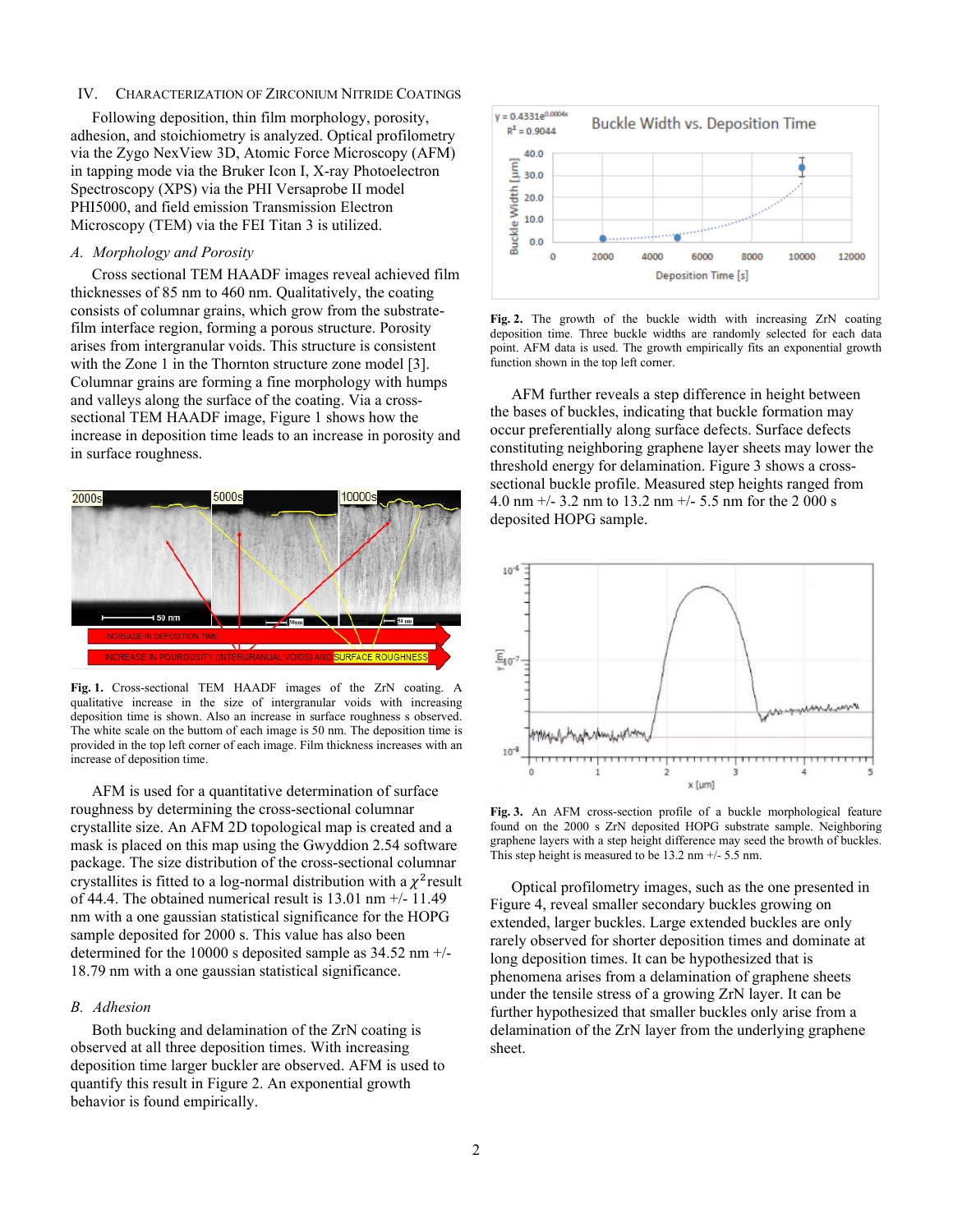

**Fig. 4.** An optical profilometry image of a ZrN coating deposited on a HOPG substrate for 10 000 s. The scale of the image is given in units of mm. The scale of intensity is in arbitraty units. Smaller secondary buckles are seen growing on extended buckles.

TEM with Energy-Dispersive X-ray Spectroscopy (EDS) is used to partially test these hypotheses. If they were true, one would expect a direct observation of delamination of graphene sheets from other graphene sheets with the ZrN coating firmly attached to the upper set of graphene sheets. Figure 5 shows an EDS image of a large extended buckle, with this exact phenomenon present. A TEM EDS evaluation of fine buckles and blisters reveals a lack of a Carbon layer near the delamination side of the coating.

The branching of the fine buckles resembles modelling results from Ren Hongtao et al. [4] who use a finite element model to treat thin films as an incompressible neo-Hookean solid adhering to a rigid substrate.



**Fig. 5.** A TEM EDS corss sectional image is shown of the ZrN coating deposited on a HOPG substrate for a duration of 2 000 s. The top left image shows a TEM HAADF image and each following image shows a TEM EDS image of elemental concentrations of Nitrogen, Zriconium, Carbon and Oxigen. The bottom left image shows an airgap between the ZrN coating and

the HOPG substrate with thin sheets of graphene attached to the underside of the coating. The bottom right image indicates an increase of oxigen concentration near the air exposed side of the ZrN coating.

#### *C. Stoichometry and Oxide Formation*

Figure 5 shows an increased oxygen concentration of the ZrN coating at its atmospheric exposed side. Stoichiometry of the coating is quantitively determined via XPS at the surface of the coating and 10 nm below the surface of the coating. These values are then compared with EDS measurements of the bulk of the coating. Stoichiometry is determined by comparing elemental atomic concentrations.

Figure 6 shows a plot of the resulting Zr to N ratio. For each measurement technique, there are no statistically significant variations between different coating deposition times in the measured elemental concentrations and in the measured stoichiometries. The coating is rich in Zr with a stoichiometry of roughly 2 to 1 for all deposition times. EDS bulk and XPS measurements 10 nm below the surface of the coating are in good statistical agreement. The surface stoichiometry appears poor in N with a Zr to N ratio of roughly 3. This is attributed to the oxidation of the Zr rich coating as atmospheric oxygen diffuses into the coating. At the surface, Oxygen is the dominant element with an atomic concentration of 37.1 %, dropping to 12.39 % +/- 0.49 % in the bulk material of the coating. Flour, Carbon and Silicon based surface contaminants also contribute to a high Zr/N ratio near the surface of the coating.



**Fig. 6.** The Zr to N stoichometric ratio as a function of analysis technique. XPS measurements do not indicate a one sigma error bar and represent single point measurements.

XPS measurements indicate that the surface oxygen concentration drops by roughly 50 %, when a depth of 10 nm is reached.  $ZrO<sub>2</sub>$  is detected as the dominant oxide compound of Zr. The occurrence of  $ZrO<sub>2</sub>$  within the first 10 nm of the surface is of importance in pebble bed reactors. While such a thin layer may have only marginal effects on neutronics, the formation of a  $ZrO<sub>2</sub>$  layer has implications on the corrosive and tribological properties of the ZrN coating. Zr oxides are known to form a protective oxide layer in the Zr cladding of nuclear fuel elements in light water reactors [5].